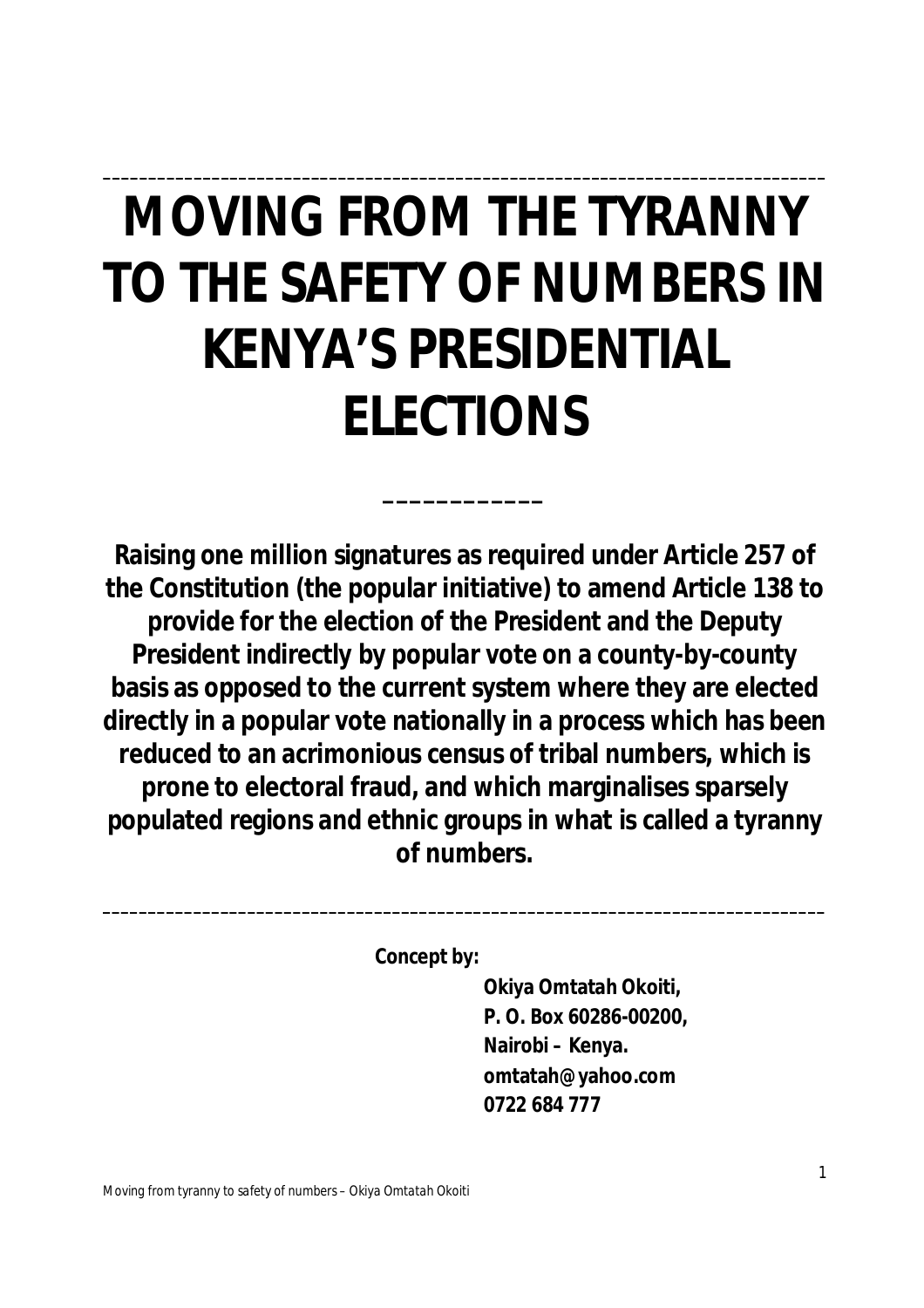| 1. |        |                                                                               |  |
|----|--------|-------------------------------------------------------------------------------|--|
| 2. |        |                                                                               |  |
| 3. |        |                                                                               |  |
| 4. |        |                                                                               |  |
| 5. |        |                                                                               |  |
|    | (i)    |                                                                               |  |
|    | (ii)   |                                                                               |  |
|    | (iii)  |                                                                               |  |
|    | (iv)   |                                                                               |  |
|    | (v)    |                                                                               |  |
| 6. |        |                                                                               |  |
|    | (i)    |                                                                               |  |
|    | (i)    |                                                                               |  |
|    |        |                                                                               |  |
|    | (iii)  |                                                                               |  |
|    | (iv)   |                                                                               |  |
|    | (v)    |                                                                               |  |
|    | (vi)   |                                                                               |  |
|    | (vii)  | Encourages stability by disadvantaging fringe parties and fringe candidates 8 |  |
|    | (viii) |                                                                               |  |
|    | (ix)   |                                                                               |  |
| 7. |        |                                                                               |  |

# **Table of Contents**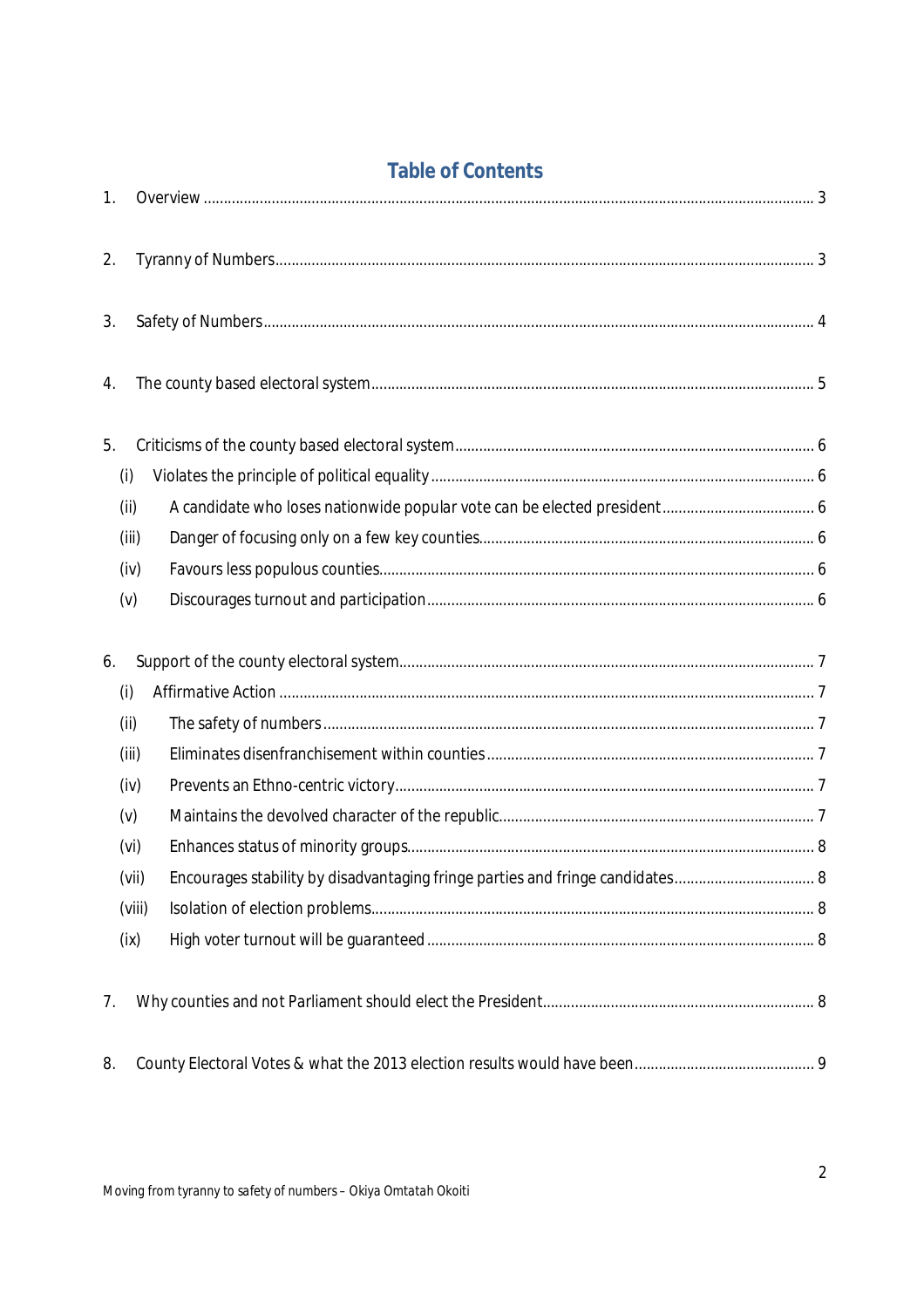#### **1. Overview**

Kenya is a multi-ethnic state, composed of 42 officially recognised tribes. The 2009 census figures give the ethnic composition as follows (out of a total population of 38.6 million): Kikuyu 17%, Luhya 14%, Kalenjin 13%, Luo 10%, Kamba 10%, Kisii 6%, Mijikenda 5%, Meru 4%, Turkana 2.5%, and Maasai 2.1%. About 9% of the population consist of smaller groups below 1% each, and non-African groups (Arabs, Indians and Europeans) are estimated to total to about 1%.

Ever since Kenya's independence in 1963, Kenyan politics have been characterized by ethnic tensions and rivalry between the larger groups, escalating into the 2007–2008 postelection violence that nearly plunged the country into a civil war.

# **2. Tyranny of Numbers**

Out of the fact that most Kenyans vote on tribal bases emerges what political analyst Mutahi Ngunyi provocatively called a tyranny of numbers, stating prophetically that Uhuru Kenyatta and William Ruto would win the March 4, 2013 presidential elections simply because they were backed by the two largest voting ethnic blocks, the Kikuyu and Kalenjin, to which the two belong respectively. He went on to state that Raila Odinga would lose the elections because he had not mobilised the tribes backing him to register as voters in large numbers. The meaning being that national elections in Kenya are predetermined by the sizes of tribes backing a candidate and by the numbers they mobilise to register as voters, not by policies proffered by candidates on the campaign trail. This fact of tribal size literally introduces certainty into what ought to be an uncertain world of politics.

The reduction of the presidential election to a mere census of tribes, with the large tribes exercising the so-called tyranny of numbers over the smaller ones, disadvantages otherwise able politicians who have no huge flocks of tribal block voters to sit back on since they don't enjoy support from the large tribes.

Further, it entrenches tribalism as each of the large tribes feel challenged to forcibly mobilise their communities across the country to register as voters and to vote. Already, in the 2013 elections, we saw some groups breaking the law by forcing members of their communities to register and to vote; yet voting is voluntary in Kenya.

By law Kenyan ethnic groups are held together by consensus not by force and all must have a system that allows them to influence how executive power is acquired and deployed. There is no room for domination of any group or individuals by others.

Hence, there is need to counter the so-called tyranny of numbers, where two or three large ethnic groups form an alliance of convenience, and proceed to win a presidential election on the basis of their dominant numbers, while paying scant or no attention to the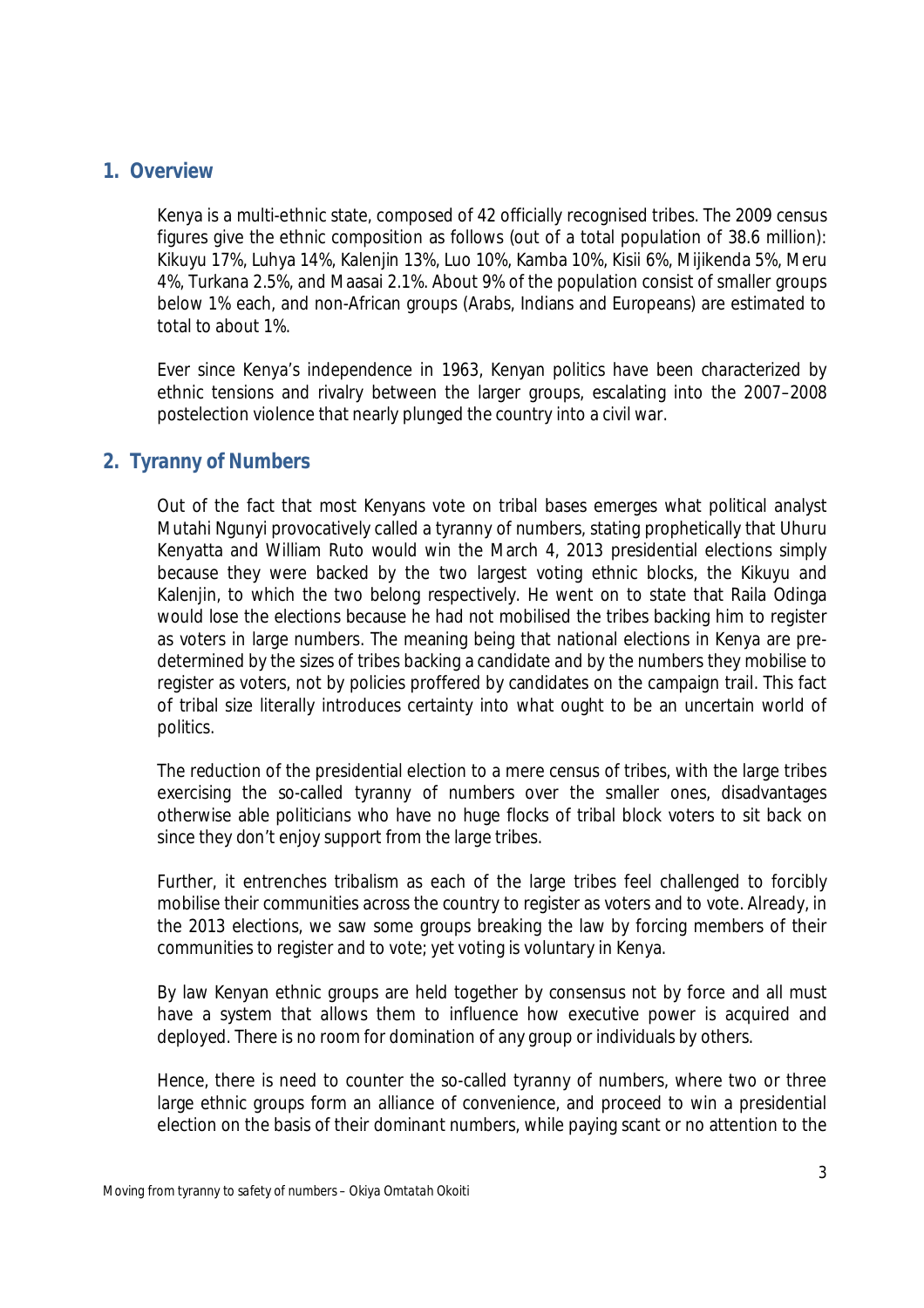other communities, save for the need to raise at least 25% support in more than half the counties as required by the Constitution in Article 138.4b.

It is also important to note that the Constitution separates government into three branches that check each other to minimize threats to liberty and encourage deliberation of governmental acts. But the arrangement is undermined where state power is captured on the basis of tribal or regional loyalty and dominance, and not on an all-inclusive ideological and policy framework, which gives all Kenyan communities an equal footing in national politics.

#### **3. Safety of Numbers**

The beauty of Kenya's diversity is such that there is no majority tribe. There are large tribes but none is more than 50% of the population. For example, its largest ethnic group, the Kikuyu, make up for less than a fifth of the total population. In reality, therefore, Kenya has a safety of numbers, and not a tyranny of numbers, among its ethnic groups. However, to exploit this reality, Kenya must institute a presidential electoral system where all ethnic groups, large and small, feel safe and important in the prosecution of national affairs, especially as embodied in the election of the President and the Deputy President, who are symbols both of national consensus and of the unity of the Republic.

Such as system is only where the President and the Deputy President are not elected directly in a popular vote nationally. Instead, they are elected indirectly by popular vote on a county-by-county basis.

The United States of America elects its politically powerful president via an electoral college designed to both ensure the election of the president through a popular vote and to protect the interests of the states. The founders of the USA wanted each state to have a voice in the election of the president and, therefore, even small states have political influence nationally. The US Constitution specifies that the president and vice president be chosen through the votes cast by electors chosen by the states, rather than by a direct popular vote. Hence, the President and Vice President are not elected directly by the voters. Instead, they are elected indirectly by "electors" who are elected by popular vote on a state-by-state basis. And a candidate can become president without having obtained the highest number of votes nationally in the sole or final round of popular voting.

Adopting a similar system for Kenya will move the country away from the current sorry state of affairs where large tribes tyrannise smaller ones during elections, and where the main criteria for occupying the Presidency is the numerical size of the ethnic blocks backing a candidate. The system will boost the process of devolving power from Nairobi, an act that will improve local governance and reduce marginalisation and the risk of conflict between communities.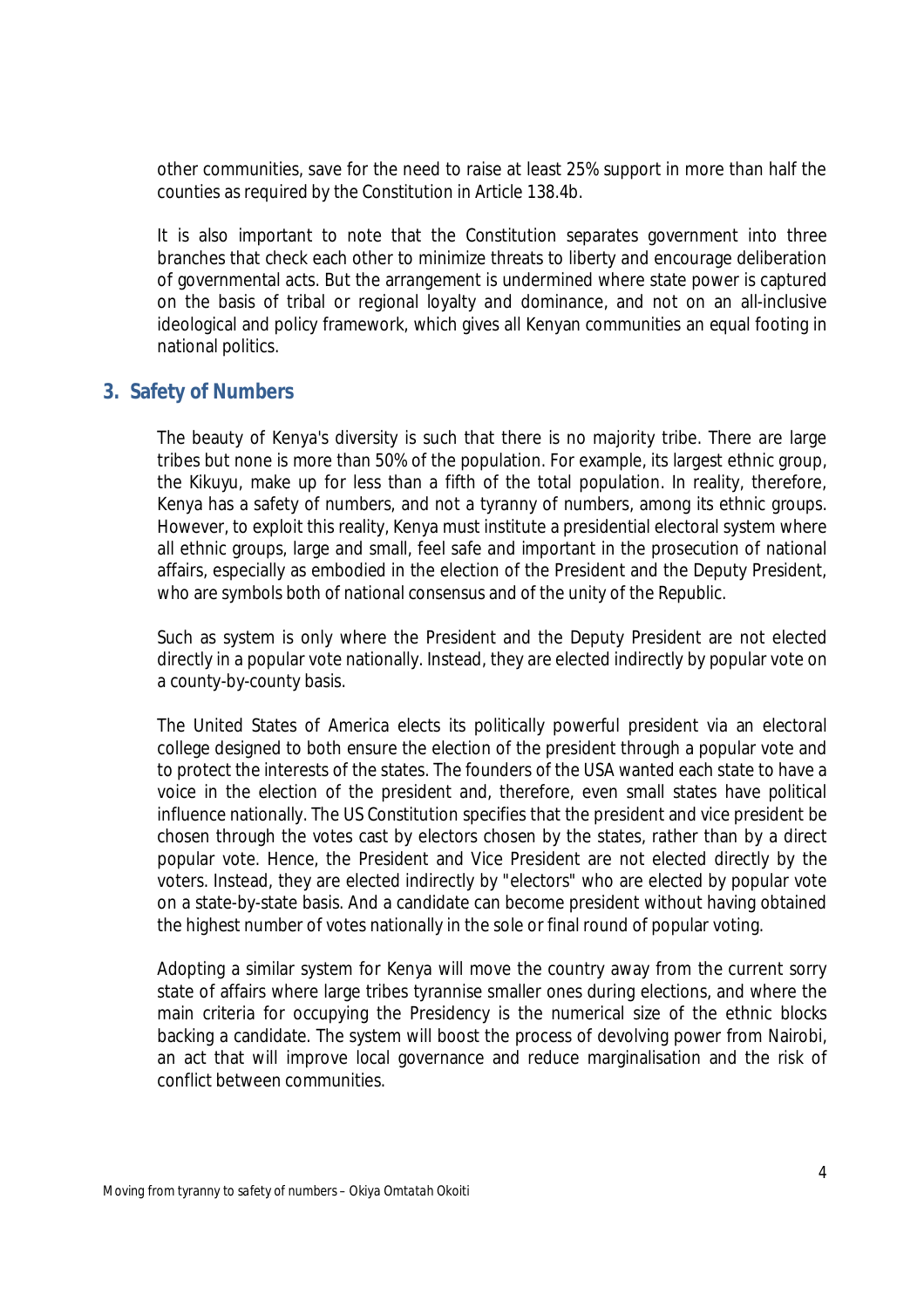The fact that the system will mean that members of tribes can only act locally within the county when electing the national president will undermine the suffocating hold tribalism has on the nation, and within a short time Kenya will be rid of the monster. The system will make the Kikuyu in Kakamega not to feel joined at the hip with those in Kiamb; they will be more concerned about what goes on in Kakamega than in Kiambu. Likewise, the Luo in Mombasa will be more concerned about Mombasa than Kisumu. The same goes for all the other communities being concerned more about where they reside and not their tribes ancestral homeland.

Further, the incentive to rig presidential elections in strongholds where candidates come from will be eliminated since inflating votes in an area won't change the number of Presidential Electoral Votes that a county can produce. Right now, if you inflate figures in Bondo, you affect votes nationally. Under the system, such vote frauds will only affect the elections in Bondo and can be dealt with locally.

Such a county based system will engender the 'safety' and not the 'tyranny' of the numbers. The tribal diversities of Kenya's peoples will become the building blocks of a stable democracy, where all ethnic groups and regions play an important role in the election of the all-important President and the Deputy President.

#### **4. The county based electoral system**

The county electoral system is a block, or weighed, voting system that is designed to give more power to the counties with more votes, but allows for small counties to swing an election. Under this system, each county is assigned a specific number of votes that is proportional to its population, so that each county's power is representative of its population. So, while winning the popular vote may not ensure a candidate's victory, a candidate must gain popular support of a particular county to win the votes in that county.

Each county is apportioned electoral votes equal to the number of its elected Members of National Assembly plus one for both the elected Senator and Women's Representative. Hence, there would be 337 electoral votes, being 290 Members of the National Assembly and 47 Senators and 47 Women's Representative elected into Parliament, with the latter two combining to produce one vote in their counties. The county electoral votes are then taken on a "winner-take-all" basis. That is, all electoral votes in a county are given to the winning presidential candidate. To be elected President, one must get at least 169 votes, being 50% + 1 of the electoral votes. The goal of any candidate would be to put together the right combination of counties that will give him or her 169 electoral votes.

Should none of the candidates win 169 electoral votes a runoff between the top two candidates will be conducted.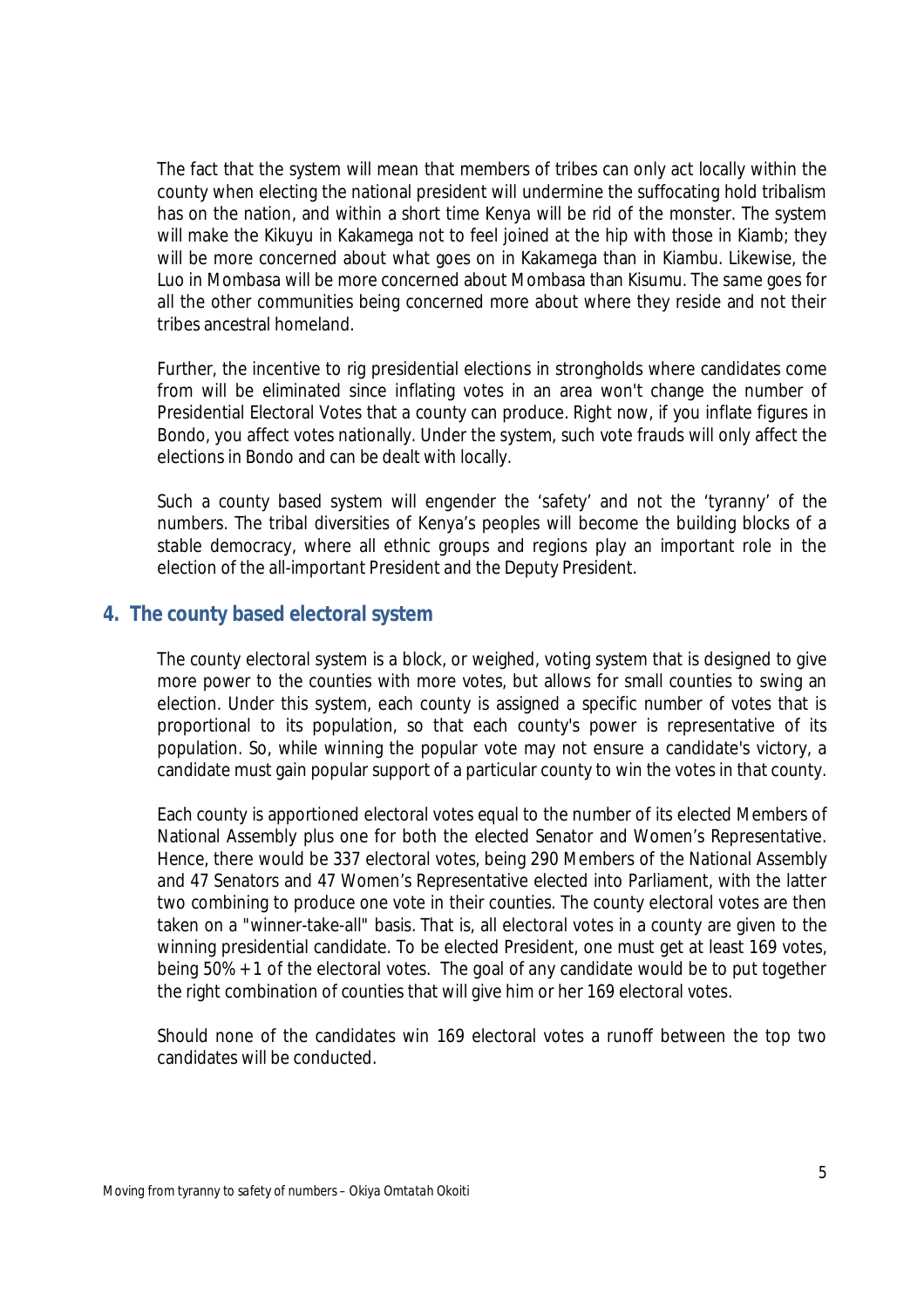# **5. Criticisms of the county based electoral system**

#### **(i) Violates the principle of political equality**

The outcomes of the county based electoral system do not logically follow the normative concept of how a democratic system should function. The county based electoral system violates the principle of political equality, since presidential elections are not decided by the one-person-one-vote principle.

#### **(ii) A candidate who loses nationwide popular vote can be elected president**

The system allows the possibility of a candidate actually losing the nationwide popular vote, but being elected president by the electoral vote. In a two-candidate race, with equal voter turnout in every county, a candidate could win the county electoral votes while winning less than 50% of the nationwide popular vote. Most voters would be unhappy to see their candidate win the most votes but lose the election. Scenarios exhibiting this outcome would typically result when the winning candidate wins the requisite configuration of counties (and thus their votes) by small margins, but the losing candidate captures large voter margins in the remaining counties. In this case, the very large margins secured by the losing candidate in the other counties would aggregate to well over 50% of the ballots cast nationally.

#### **(iii) Danger of focusing only on a few key counties**

Since the counties use a winner-takes-all arrangement in which the candidate with the most votes in that county receives all of the county's electoral votes, there is a clear incentive to focus almost exclusively on only a few key undecided counties. Since the national popular vote is irrelevant as it bears no legal or factual significance on determining the outcome of the election, both voters and candidates are assumed to base their campaign strategies around the existence of the county electoral votes; any close race has candidates campaigning to maximize electoral votes by capturing coveted swing counties, not to maximize national popular vote totals. Such fears are misplaced since only seven counties (Nairobi 18, Kiambu 13, Kakamega 13, Nakuru 12, Bungoma 10, Meru 10, and Kisii 10) have 10 or more electoral votes, and these add up to only 86 votes.

#### **(iv) Favours less populous counties**

As a consequence of giving more *per capita* voting power to the less populated counties, the county electoral system gives extra power to voters in those counties.

#### **(v) Discourages turnout and participation**

Voter turnout is largely insignificant due to entrenched political party domination in most counties. The county-based system decreases the advantage a political party or campaign might gain for encouraging voters to turn out. Where a presidential election is decided by a national popular vote, in contrast, campaigns and parties will have a strong incentive to work to increase turnout everywhere. Individuals would similarly have a stronger incentive to persuade their friends and neighbours to turn out to vote.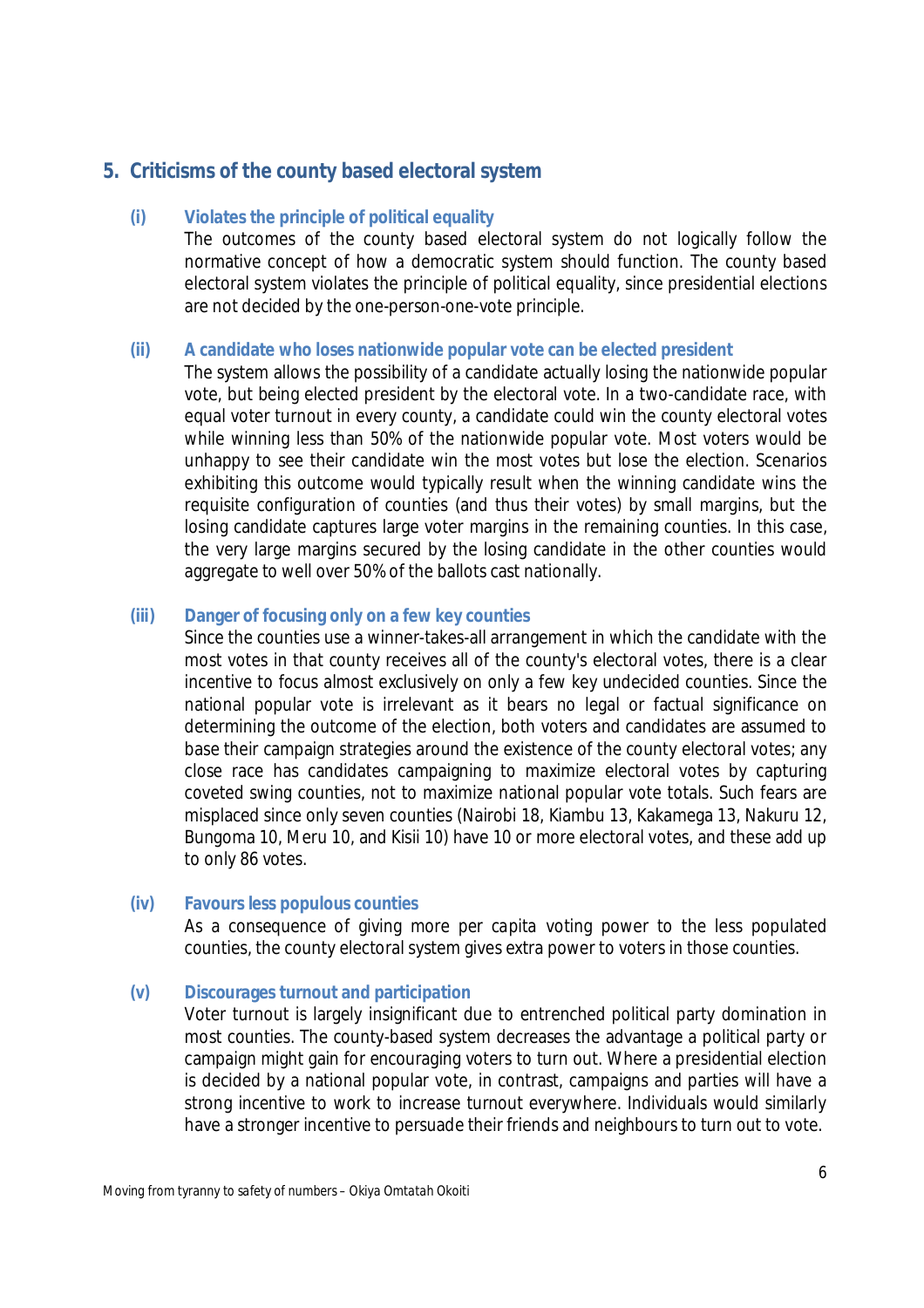### **6. Support of the county electoral system**

#### **(i) Affirmative Action**

By making it possible for all communities and counties to have a say in the election of the President and the Deputy President, the system is an affirmative action intervention that is a key doctrine in the Constitution of Kenya, 2010, which seeks to end all forms of marginalisation and discrimination.

#### **(ii) The safety of numbers**

- The system will create what we may want to call the safety of numbers since it will be suicidal for political campaigners to focus on a few heavily populated counties while ignoring the rest of the country.
- Populous ethnic groups will not use large numbers to tyrannise and impose themselves on others and neither can they create a hegemony that reduces smaller groups to mere passengers or spectators in the choice of the President and the Deputy President.
- Relying on the popular vote nationally shifts disproportionate focus to large ethnic groups at the expense of smaller ones.

#### **(iii) Eliminates disenfranchisement within counties**

For example, if a county would like to disfranchise a particular group, perhaps by voter suppression methods such as evictions of specific minority groups, then, even though voting inside that county would be reduced, the county's electoral count would be the same. So disenfranchisement has no effect on the overall electoral tally.

#### **(iv) Prevents an Ethno-centric victory**

The county electoral system prevents a candidate from winning the Presidency by simply winning in heavily populated counties. This means that candidates from large ethnic groups must make a wider geographic appeal than they otherwise would if they simply had to win the national popular vote which is dominated by members of their tribes.

#### **(v) Maintains the devolved character of the republic**

The territory of Kenya is divided into 47 counties, with distinct and inter-dependent governments at the national and county levels, which conduct their mutual relations on the basis of consultation and cooperation. Secondly, under devolution, all resources, including national political power, should be equitably shared. (*Constitution, Articles 6 and 174*.)

Hence, the collective opinion of even a small county merits attention at the national level greater than that given to a small, though numerically equivalent, portion of a very populous tribe. The system also enhances the profile of each county, within constitutional bounds, by forcing presidential candidates to pay attention to lightly populated counties,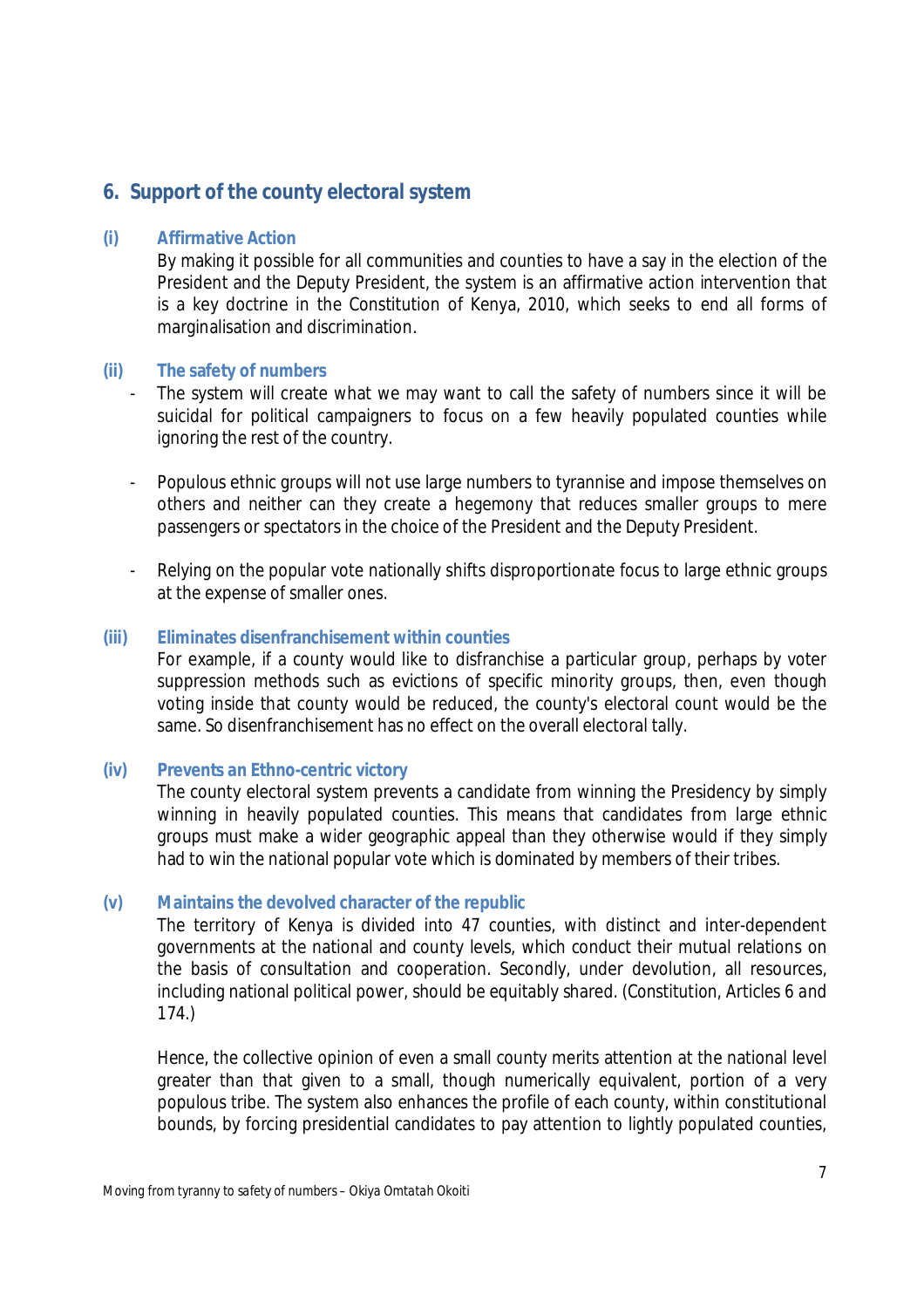and reinforcing the role of devolution in the republic. Given the devolved nature of the Kenyan state, candidates must build a popular base that is geographically broad and diverse in voter interests.

#### **(vi) Enhances status of minority groups**

By making the votes of a given county an all-or-nothing affair, minority groups can provide the critical edge that allows a candidate to win. This encourages candidates to court a wide variety of such minorities and advocacy groups. Hence, the system is an affirmative action intervention designed to allow the effective participation in national affairs of even the smallest of groups, and it achieves the higher goal of inclusiveness in national affairs.

#### **(vii) Encourages stability by disadvantaging fringe parties and fringe candidates**

In practice, the winner-take-all manner of allocating a county's electoral votes will generally decrease the importance of fringe parties and candidates, helping reduce the number of political parties and candidates nationally. It will provide stability because it encourages a delayed adjustment during times of rapid political and cultural change. It will also protect the most powerful office in the country from capture and control by dominant elitist regional groups without broad, long-term support across the nation.

#### **(viii) Isolation of election problems**

The county electoral system isolates the impact of any election fraud, or other such problems, to the county where it occurs. It prevents instances where a party dominant in one region may dishonestly inflate the votes for a candidate and thereby affect the election outcome. For instance, required, recounts will occur only on a county-by-county basis, not nationwide.

#### **(ix) High voter turnout will be guaranteed**

The fear that the system will lead to low voter turnout is taken care of by the fact that the Presidential elections in Kenya are held at the same time as the parliamentary and county elections, which have local candidates who will bring out voters.

#### **7. Why counties and not Parliament should elect the President**

Under the separation of powers framework, it is necessary that both the Members of Parliament and the President are elected directly by people. The election of the President by a vote in Parliament would affect the separation of powers, and affect the independence of the President from the Legislature if he was elected by MPs. The people must be given direct input in choosing their president. On the other hand, election by Parliament would require the members to both accurately assess the desires of the people of their counties and to actually vote accordingly. This will lead to elections that better reflect the opinions and political agendas of the members of Parliament than the actual will of the people.